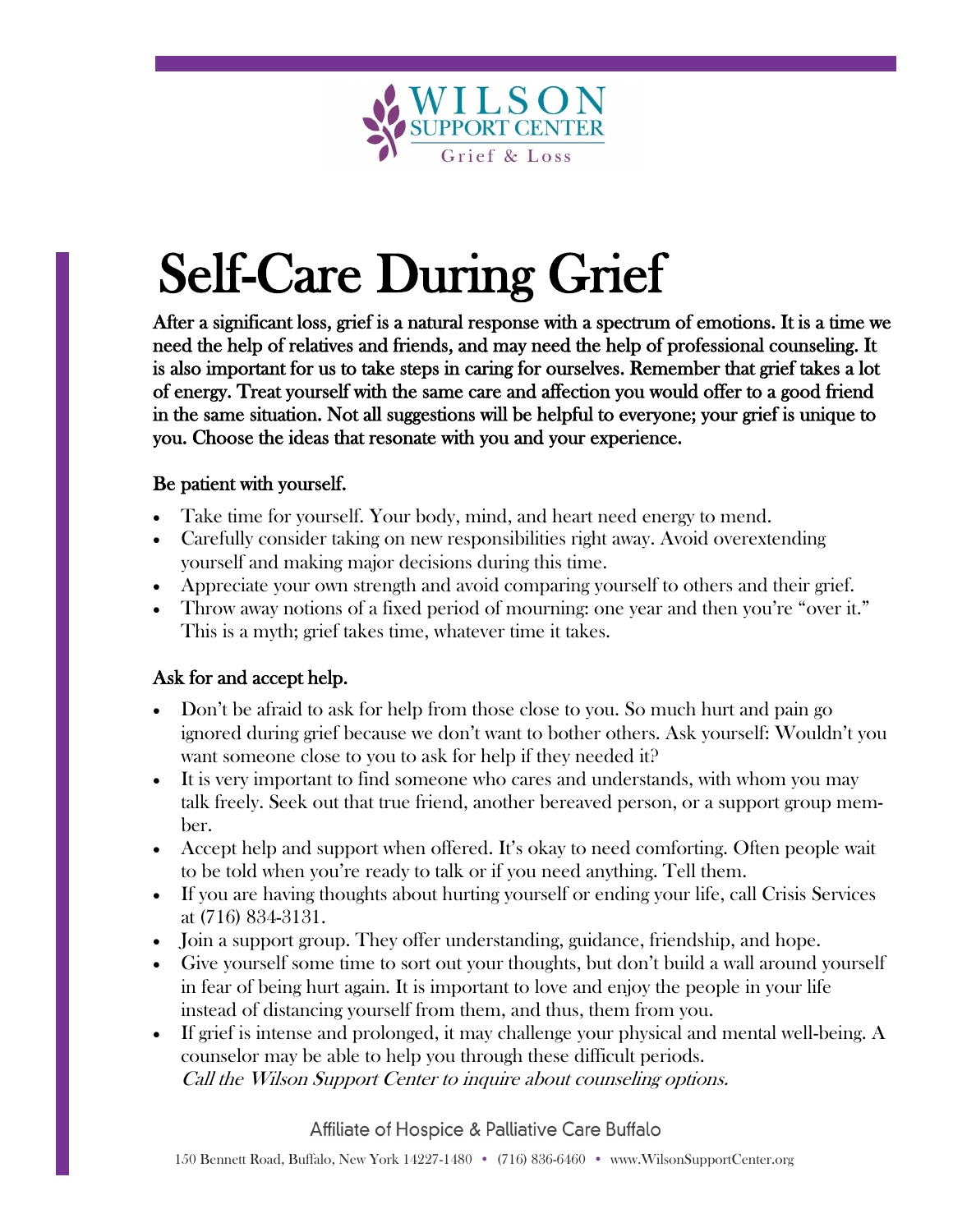#### Accept your feelings.

- Feel what you feel. You don't choose your emotions, they choose you.
- It's okay to cry. Crying can help to release various emotions you've held in while out in public, around family members, and at work. Let it out; you will feel better and stronger.
- It's okay to be angry. You may be angry with yourself, God, the person who died, others, or just plain angry. Don't push it down. Let it out; hit a pillow, scream, chop wood, exercise, etc.
- Many people think they are going crazy; this is a normal reaction. You are not losing your mind; you're reacting to death.
- Depression is common to those grieving. Be careful not to totally withdraw yourself from others. If your depression becomes severe or you're considering suicide, get professional help immediately.
- Emotions can be raw. It is important to let these feelings out. If you don't, they are sure to come out some other time, some other way. You won't suffer nearly as much from getting too upset as you will from denying your emotions by keeping them held inside.
- You may have physical problems appear or worsen as a result of your grief. These physical problems are real; make sure to keep up with your medical visits and take steps to care for your health.

## Lean into the pain.

- You can't outrun pain. You can't go around it, over it, or under it; you must go through it in order to survive it. Be careful not to get stuck, asking for help when you need it.
- Save time to grieve. Don't throw yourself into your work or other activities that leave you no time for grieving.
- In a time of severe grief, try to limit your use of alcohol. It is a depressant and generally leaves you feeling worse. Similarly, some medications (prescriptions and over the counter) may contribute to the depressive symptoms of grief. Talk with your doctor or pharmacist about all medications during this time. There are medications available that can ease the more acute symptoms of grief. These should only be considered when grief responses are prolonged or severe.
- Seek the help of a counselor or clergy if grief is unresolved.

## Be good to yourself.

- Keep a journal. It is a good way to understand what you are feeling and thinking. Hopefully, when you reread it later on you will see that you are getting better.
- Try to get adequate rest. Go to bed earlier and avoid caffeine.
- Good nutrition is important; the things we put into our bodies effect our brains and its ability to cope.